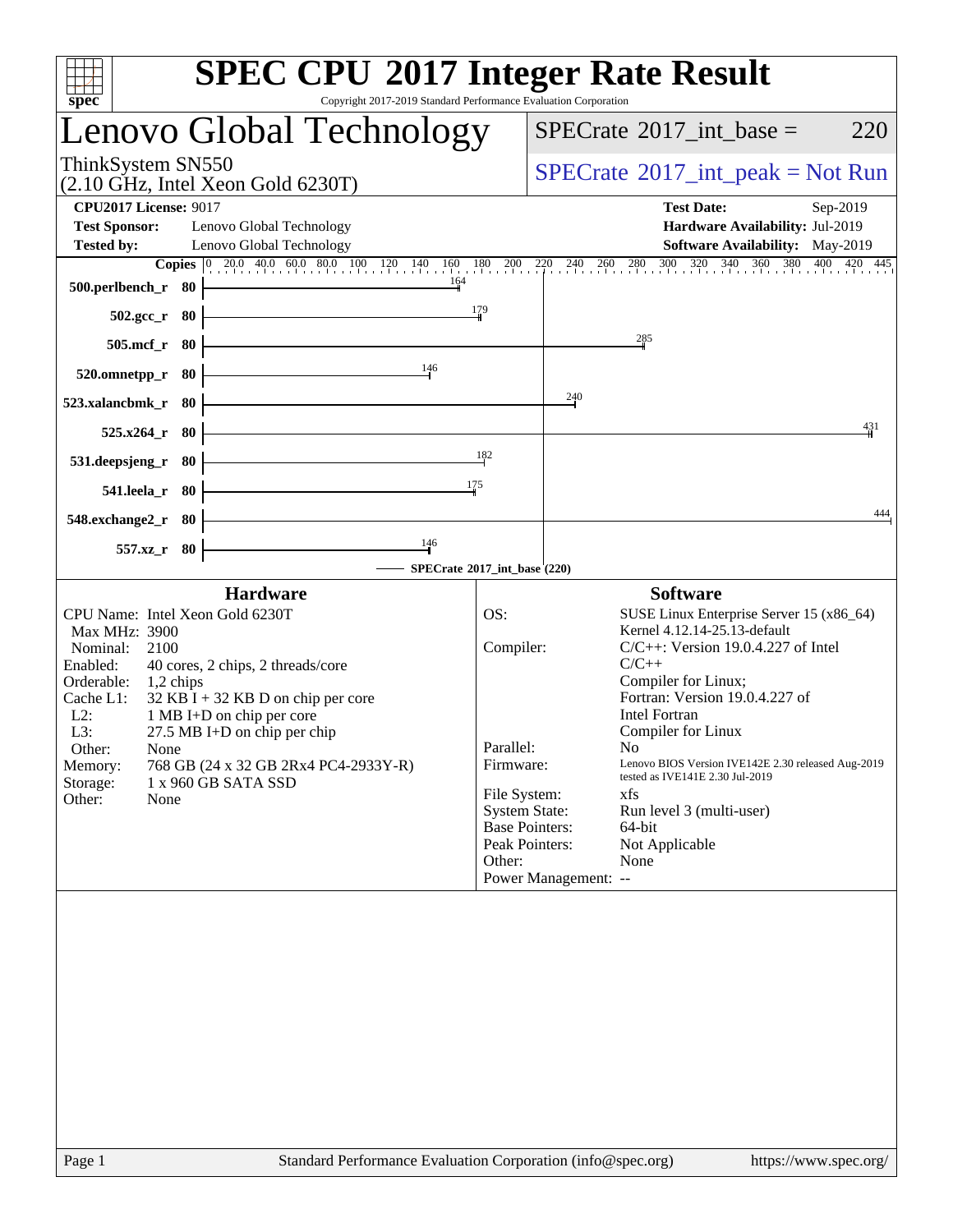

### **[SPEC CPU](http://www.spec.org/auto/cpu2017/Docs/result-fields.html#SPECCPU2017IntegerRateResult)[2017 Integer Rate Result](http://www.spec.org/auto/cpu2017/Docs/result-fields.html#SPECCPU2017IntegerRateResult)** Copyright 2017-2019 Standard Performance Evaluation Corporation

## Lenovo Global Technology

(2.10 GHz, Intel Xeon Gold 6230T)

ThinkSystem SN550<br>  $SPECTA = N \times 10^{14}$  [SPECrate](http://www.spec.org/auto/cpu2017/Docs/result-fields.html#SPECrate2017intpeak)®[2017\\_int\\_peak = N](http://www.spec.org/auto/cpu2017/Docs/result-fields.html#SPECrate2017intpeak)ot Run  $SPECTate@2017$  int base = 220

**[Test Sponsor:](http://www.spec.org/auto/cpu2017/Docs/result-fields.html#TestSponsor)** Lenovo Global Technology **[Hardware Availability:](http://www.spec.org/auto/cpu2017/Docs/result-fields.html#HardwareAvailability)** Jul-2019 **[Tested by:](http://www.spec.org/auto/cpu2017/Docs/result-fields.html#Testedby)** Lenovo Global Technology **[Software Availability:](http://www.spec.org/auto/cpu2017/Docs/result-fields.html#SoftwareAvailability)** May-2019

**[CPU2017 License:](http://www.spec.org/auto/cpu2017/Docs/result-fields.html#CPU2017License)** 9017 **[Test Date:](http://www.spec.org/auto/cpu2017/Docs/result-fields.html#TestDate)** Sep-2019

## **[Results Table](http://www.spec.org/auto/cpu2017/Docs/result-fields.html#ResultsTable)**

|                                   | <b>Base</b>   |                |                |                | <b>Peak</b>  |                |       |               |                |              |                |              |                |              |
|-----------------------------------|---------------|----------------|----------------|----------------|--------------|----------------|-------|---------------|----------------|--------------|----------------|--------------|----------------|--------------|
| <b>Benchmark</b>                  | <b>Copies</b> | <b>Seconds</b> | Ratio          | <b>Seconds</b> | <b>Ratio</b> | <b>Seconds</b> | Ratio | <b>Copies</b> | <b>Seconds</b> | <b>Ratio</b> | <b>Seconds</b> | <b>Ratio</b> | <b>Seconds</b> | <b>Ratio</b> |
| 500.perlbench_r                   | 80            | 775            | 164            | 774            | 164          | 769            | 166   |               |                |              |                |              |                |              |
| $502.\text{gcc}$ _r               | 80            | 634            | 179            | 631            | 179          | 638            | 178   |               |                |              |                |              |                |              |
| $505$ .mcf r                      | 80            | 454            | 285            | 454            | 285          | 456            | 284   |               |                |              |                |              |                |              |
| 520.omnetpp_r                     | 80            | 717            | 146            | 719            | 146          | 718            | 146   |               |                |              |                |              |                |              |
| 523.xalancbmk r                   | 80            | 353            | 240            | 353            | 240          | 352            | 240   |               |                |              |                |              |                |              |
| 525.x264 r                        | 80            | 326            | 430            | 325            | 431          | 325            | 431   |               |                |              |                |              |                |              |
| 531.deepsjeng_r                   | 80            | 505            | 182            | 505            | 182          | 505            | 181   |               |                |              |                |              |                |              |
| 541.leela r                       | 80            | 760            | 174            | 755            | 175          | 755            | 175   |               |                |              |                |              |                |              |
| 548.exchange2_r                   | 80            | 472            | 444            | 473            | 444          | 473            | 444   |               |                |              |                |              |                |              |
| 557.xz                            | 80            | 591            | 146.           | 594            | 145          | 592            | 146   |               |                |              |                |              |                |              |
| $SPECrate^{\circ}2017$ int base = |               |                | 220            |                |              |                |       |               |                |              |                |              |                |              |
| $SPECrate^{\circ}2017$ int peak = |               |                | <b>Not Run</b> |                |              |                |       |               |                |              |                |              |                |              |

Results appear in the [order in which they were run](http://www.spec.org/auto/cpu2017/Docs/result-fields.html#RunOrder). Bold underlined text [indicates a median measurement](http://www.spec.org/auto/cpu2017/Docs/result-fields.html#Median).

### **[Submit Notes](http://www.spec.org/auto/cpu2017/Docs/result-fields.html#SubmitNotes)**

 The numactl mechanism was used to bind copies to processors. The config file option 'submit' was used to generate numactl commands to bind each copy to a specific processor. For details, please see the config file.

## **[Operating System Notes](http://www.spec.org/auto/cpu2017/Docs/result-fields.html#OperatingSystemNotes)**

Stack size set to unlimited using "ulimit -s unlimited"

### **[General Notes](http://www.spec.org/auto/cpu2017/Docs/result-fields.html#GeneralNotes)**

Environment variables set by runcpu before the start of the run: LD\_LIBRARY\_PATH = "/home/cpu2017-1.0.5-ic19.0u4/lib/intel64"

 Binaries compiled on a system with 1x Intel Core i9-799X CPU + 32GB RAM memory using Redhat Enterprise Linux 7.5 Transparent Huge Pages enabled by default Prior to runcpu invocation Filesystem page cache synced and cleared with: sync; echo 3> /proc/sys/vm/drop\_caches runcpu command invoked through numactl i.e.: numactl --interleave=all runcpu <etc> NA: The test sponsor attests, as of date of publication, that CVE-2017-5754 (Meltdown) is mitigated in the system as tested and documented. Yes: The test sponsor attests, as of date of publication, that CVE-2017-5753 (Spectre variant 1) is mitigated in the system as tested and documented. Yes: The test sponsor attests, as of date of publication, that CVE-2017-5715 (Spectre variant 2)

**(Continued on next page)**

| Page 2 | Standard Performance Evaluation Corporation (info@spec.org) | https://www.spec.org/ |
|--------|-------------------------------------------------------------|-----------------------|
|        |                                                             |                       |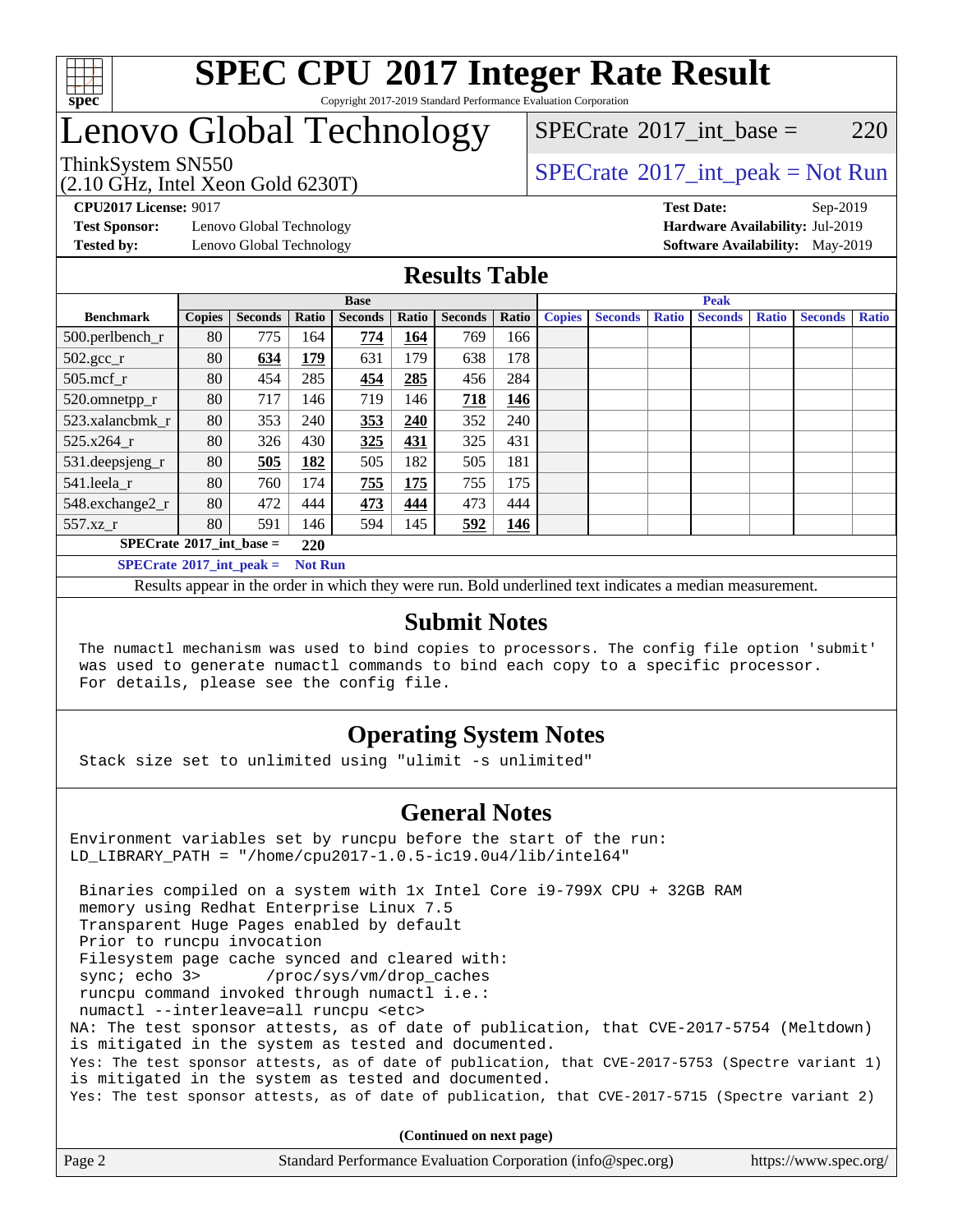

# **[SPEC CPU](http://www.spec.org/auto/cpu2017/Docs/result-fields.html#SPECCPU2017IntegerRateResult)[2017 Integer Rate Result](http://www.spec.org/auto/cpu2017/Docs/result-fields.html#SPECCPU2017IntegerRateResult)**

Copyright 2017-2019 Standard Performance Evaluation Corporation

## Lenovo Global Technology

[SPECrate](http://www.spec.org/auto/cpu2017/Docs/result-fields.html#SPECrate2017intbase)®2017 int\_base =  $220$ 

(2.10 GHz, Intel Xeon Gold 6230T)

ThinkSystem SN550<br>  $SPECTA = N \times 10^{11}$  [SPECrate](http://www.spec.org/auto/cpu2017/Docs/result-fields.html#SPECrate2017intpeak)®[2017\\_int\\_peak = N](http://www.spec.org/auto/cpu2017/Docs/result-fields.html#SPECrate2017intpeak)ot Run

**[Test Sponsor:](http://www.spec.org/auto/cpu2017/Docs/result-fields.html#TestSponsor)** Lenovo Global Technology **[Hardware Availability:](http://www.spec.org/auto/cpu2017/Docs/result-fields.html#HardwareAvailability)** Jul-2019 **[Tested by:](http://www.spec.org/auto/cpu2017/Docs/result-fields.html#Testedby)** Lenovo Global Technology **[Software Availability:](http://www.spec.org/auto/cpu2017/Docs/result-fields.html#SoftwareAvailability)** May-2019

**[CPU2017 License:](http://www.spec.org/auto/cpu2017/Docs/result-fields.html#CPU2017License)** 9017 **[Test Date:](http://www.spec.org/auto/cpu2017/Docs/result-fields.html#TestDate)** Sep-2019

### **[General Notes \(Continued\)](http://www.spec.org/auto/cpu2017/Docs/result-fields.html#GeneralNotes)**

is mitigated in the system as tested and documented. Yes: The test sponsor attests, as of date of publication, that CVE-2018-3640 (Spectre variant 3a) is mitigated in the system as tested and documented. Yes: The test sponsor attests, as of date of publication, that CVE-2018-3639 (Spectre variant 4) is mitigated in the system as tested and documented.

### **[Platform Notes](http://www.spec.org/auto/cpu2017/Docs/result-fields.html#PlatformNotes)**

Page 3 Standard Performance Evaluation Corporation [\(info@spec.org\)](mailto:info@spec.org) <https://www.spec.org/> BIOS configuration: Choose Operating Mode set to Maximum Performance Trusted Execution Technology set to Enable SNC set to Enable Stale AtoS set to Enable Sysinfo program /home/cpu2017-1.0.5-ic19.0u4/bin/sysinfo Rev: r5974 of 2018-05-19 9bcde8f2999c33d61f64985e45859ea9 running on linux-cq9p Mon Sep 23 16:39:01 2019 SUT (System Under Test) info as seen by some common utilities. For more information on this section, see <https://www.spec.org/cpu2017/Docs/config.html#sysinfo> From /proc/cpuinfo model name : Intel(R) Xeon(R) Gold 6230T CPU @ 2.10GHz 2 "physical id"s (chips) 80 "processors" cores, siblings (Caution: counting these is hw and system dependent. The following excerpts from /proc/cpuinfo might not be reliable. Use with caution.) cpu cores : 20 siblings : 40 physical 0: cores 0 1 2 3 4 8 9 10 11 12 16 17 18 19 20 24 25 26 27 28 physical 1: cores 0 1 2 3 4 8 9 10 11 12 16 17 18 19 20 24 25 26 27 28 From lscpu: Architecture: x86\_64 CPU op-mode(s): 32-bit, 64-bit Byte Order: Little Endian  $CPU(s):$  80 On-line CPU(s) list: 0-79 Thread(s) per core: 2 Core(s) per socket: 20 Socket(s): 2 NUMA node(s): 4 Vendor ID: GenuineIntel CPU family: 6 Model: 85 Model name: Intel(R) Xeon(R) Gold 6230T CPU @ 2.10GHz **(Continued on next page)**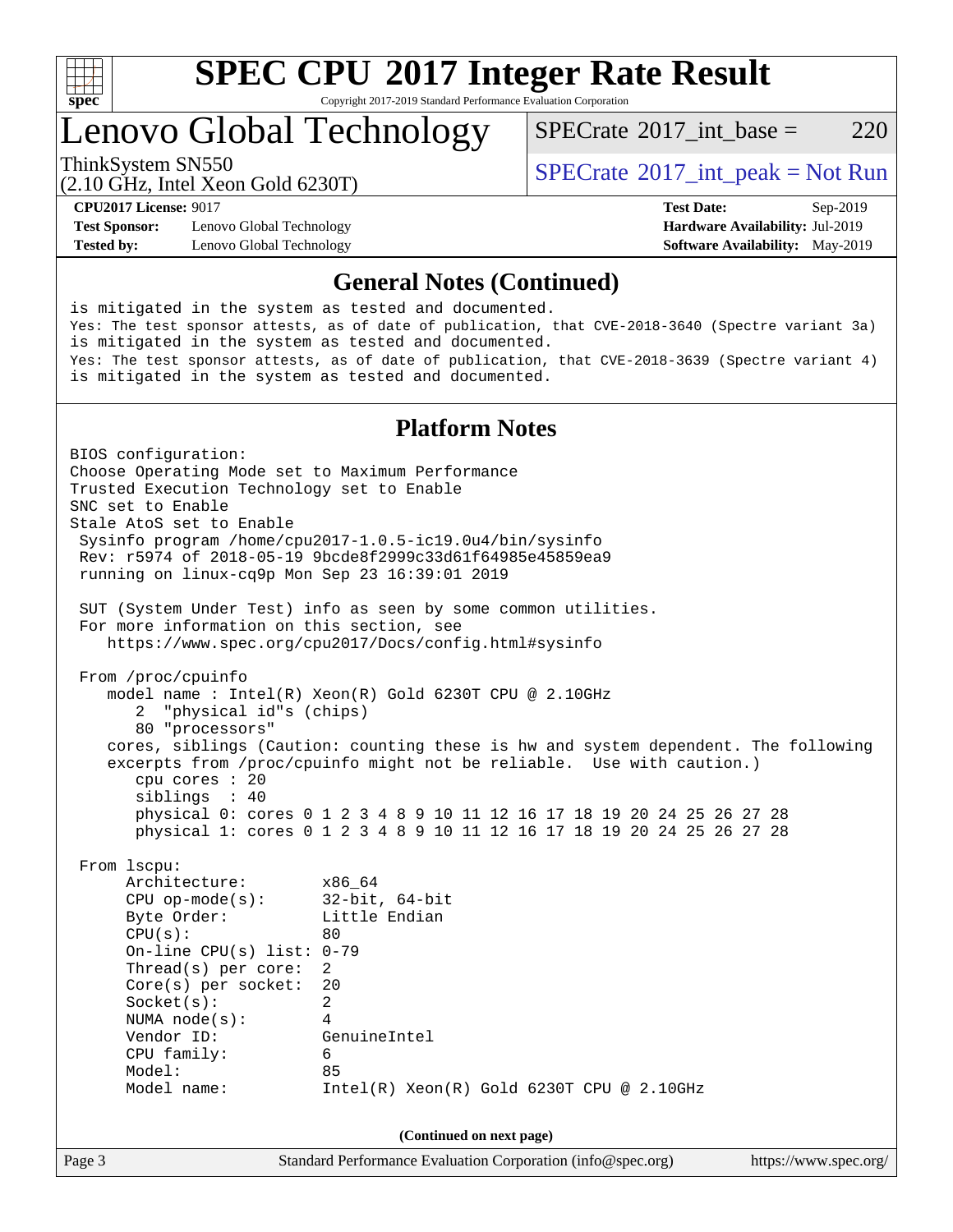

# **[SPEC CPU](http://www.spec.org/auto/cpu2017/Docs/result-fields.html#SPECCPU2017IntegerRateResult)[2017 Integer Rate Result](http://www.spec.org/auto/cpu2017/Docs/result-fields.html#SPECCPU2017IntegerRateResult)**

Copyright 2017-2019 Standard Performance Evaluation Corporation

Lenovo Global Technology

 $SPECTate@2017_int\_base = 220$ 

(2.10 GHz, Intel Xeon Gold 6230T)

ThinkSystem SN550<br>  $(2.10 \text{ GHz. Intel Yoon Gold } 6230 \text{T})$  [SPECrate](http://www.spec.org/auto/cpu2017/Docs/result-fields.html#SPECrate2017intpeak)®[2017\\_int\\_peak = N](http://www.spec.org/auto/cpu2017/Docs/result-fields.html#SPECrate2017intpeak)ot Run

### **[CPU2017 License:](http://www.spec.org/auto/cpu2017/Docs/result-fields.html#CPU2017License)** 9017 **[Test Date:](http://www.spec.org/auto/cpu2017/Docs/result-fields.html#TestDate)** Sep-2019

**[Test Sponsor:](http://www.spec.org/auto/cpu2017/Docs/result-fields.html#TestSponsor)** Lenovo Global Technology **[Hardware Availability:](http://www.spec.org/auto/cpu2017/Docs/result-fields.html#HardwareAvailability)** Jul-2019 **[Tested by:](http://www.spec.org/auto/cpu2017/Docs/result-fields.html#Testedby)** Lenovo Global Technology **[Software Availability:](http://www.spec.org/auto/cpu2017/Docs/result-fields.html#SoftwareAvailability)** May-2019

### **[Platform Notes \(Continued\)](http://www.spec.org/auto/cpu2017/Docs/result-fields.html#PlatformNotes)**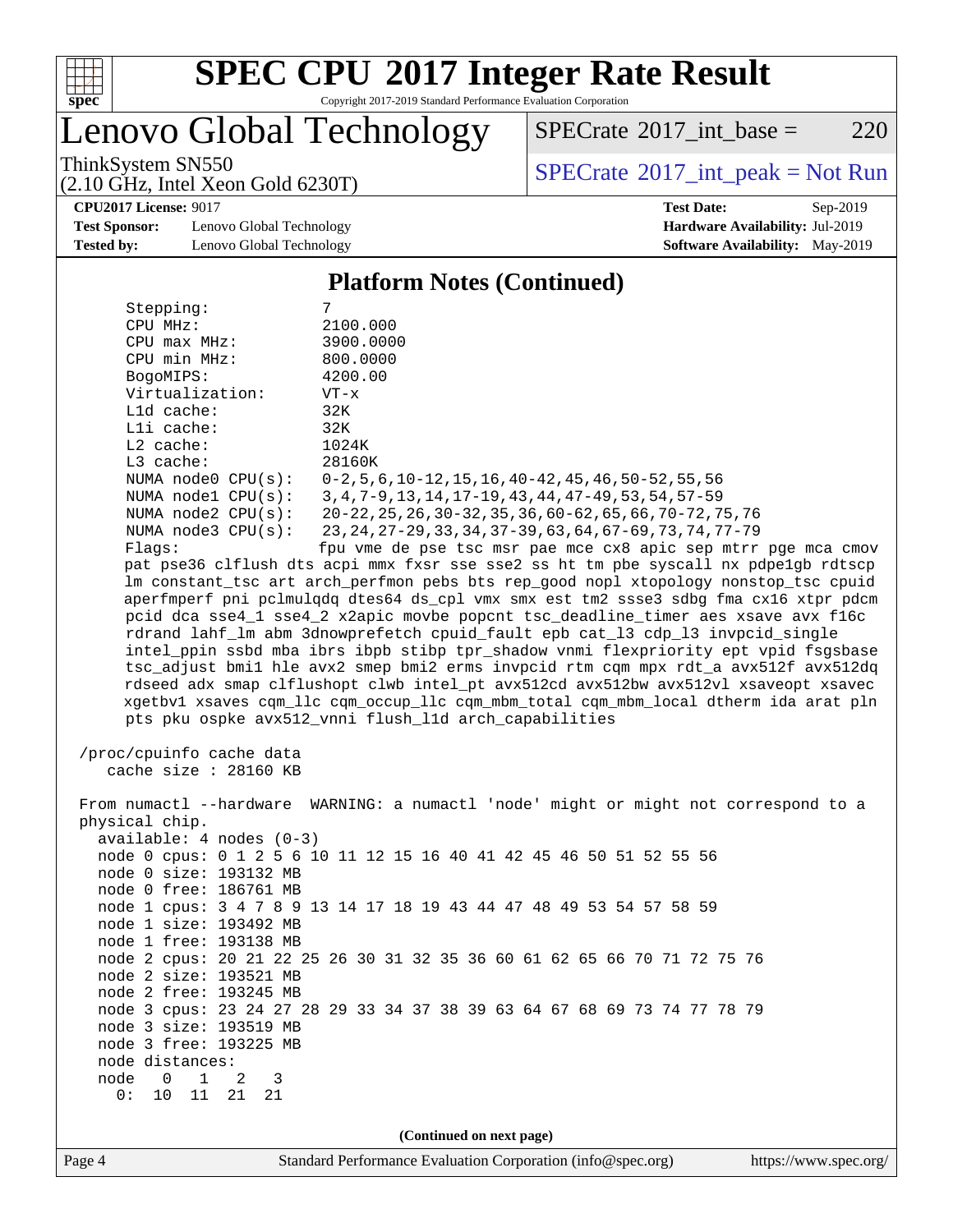| spec <sup>®</sup>                                                                |                                                                                                                                  | Copyright 2017-2019 Standard Performance Evaluation Corporation                                                                                                      | <b>SPEC CPU®2017 Integer Rate Result</b>                                                                                                                                                                                                                            |
|----------------------------------------------------------------------------------|----------------------------------------------------------------------------------------------------------------------------------|----------------------------------------------------------------------------------------------------------------------------------------------------------------------|---------------------------------------------------------------------------------------------------------------------------------------------------------------------------------------------------------------------------------------------------------------------|
|                                                                                  |                                                                                                                                  | Lenovo Global Technology                                                                                                                                             | 220<br>$SPECrate^{\circledast}2017\_int\_base =$                                                                                                                                                                                                                    |
| ThinkSystem SN550<br>$(2.10 \text{ GHz}, \text{Intel Xeon Gold } 6230 \text{T})$ |                                                                                                                                  |                                                                                                                                                                      | $SPECTate@2017_int\_peak = Not Run$                                                                                                                                                                                                                                 |
| <b>CPU2017 License: 9017</b><br><b>Test Sponsor:</b><br><b>Tested by:</b>        | Lenovo Global Technology<br>Lenovo Global Technology                                                                             |                                                                                                                                                                      | <b>Test Date:</b><br>Sep-2019<br>Hardware Availability: Jul-2019<br>Software Availability: May-2019                                                                                                                                                                 |
|                                                                                  |                                                                                                                                  | <b>Platform Notes (Continued)</b>                                                                                                                                    |                                                                                                                                                                                                                                                                     |
| 1:<br>11<br>2:<br>21<br>3:<br>21<br>From /proc/meminfo                           | 10<br>21<br>-21<br>21<br>10<br>11<br>21<br>11<br>10                                                                              |                                                                                                                                                                      |                                                                                                                                                                                                                                                                     |
| MemTotal:<br>Hugepagesize:                                                       | HugePages_Total:                                                                                                                 | 792234668 kB<br>0<br>2048 kB                                                                                                                                         |                                                                                                                                                                                                                                                                     |
| os-release:<br>ID="sles"                                                         | From /etc/*release* /etc/*version*<br>NAME="SLES"<br>VERSION="15"<br>VERSION_ID="15"<br>ID LIKE="suse"<br>$ANSI\_COLOR = "0:32"$ | PRETTY_NAME="SUSE Linux Enterprise Server 15"<br>CPE_NAME="cpe:/o:suse:sles:15"                                                                                      |                                                                                                                                                                                                                                                                     |
| uname $-a$ :                                                                     | x86_64 x86_64 x86_64 GNU/Linux                                                                                                   |                                                                                                                                                                      | Linux linux-cq9p 4.12.14-25.13-default #1 SMP Tue Aug 14 15:07:35 UTC 2018 (947aa51)                                                                                                                                                                                |
|                                                                                  |                                                                                                                                  | Kernel self-reported vulnerability status:                                                                                                                           |                                                                                                                                                                                                                                                                     |
| IBPB, IBRS FW                                                                    | CVE-2017-5754 (Meltdown):                                                                                                        | Not affected                                                                                                                                                         | CVE-2017-5753 (Spectre variant 1): Mitigation: __user pointer sanitization<br>CVE-2017-5715 (Spectre variant 2): Mitigation: Indirect Branch Restricted Speculation,                                                                                                |
|                                                                                  | run-level 3 Sep 23 16:38                                                                                                         |                                                                                                                                                                      |                                                                                                                                                                                                                                                                     |
| Filesystem<br>/dev/sdb3                                                          | xfs                                                                                                                              | SPEC is set to: /home/cpu2017-1.0.5-ic19.0u4<br>Type Size Used Avail Use% Mounted on<br>893G<br>61G 833G<br>7% /                                                     |                                                                                                                                                                                                                                                                     |
| Memory:                                                                          |                                                                                                                                  | frequent changes to hardware, firmware, and the "DMTF SMBIOS" standard.<br>BIOS Lenovo -[IVE141E-2.30]- 07/02/2019<br>24x Samsung M393A4K40CB2-CVF 32 GB 2 rank 2933 | Additional information from dmidecode follows. WARNING: Use caution when you interpret<br>this section. The 'dmidecode' program reads system data which is "intended to allow<br>hardware to be accurately determined", but the intent may not be met, as there are |
|                                                                                  | (End of data from sysinfo program)                                                                                               |                                                                                                                                                                      |                                                                                                                                                                                                                                                                     |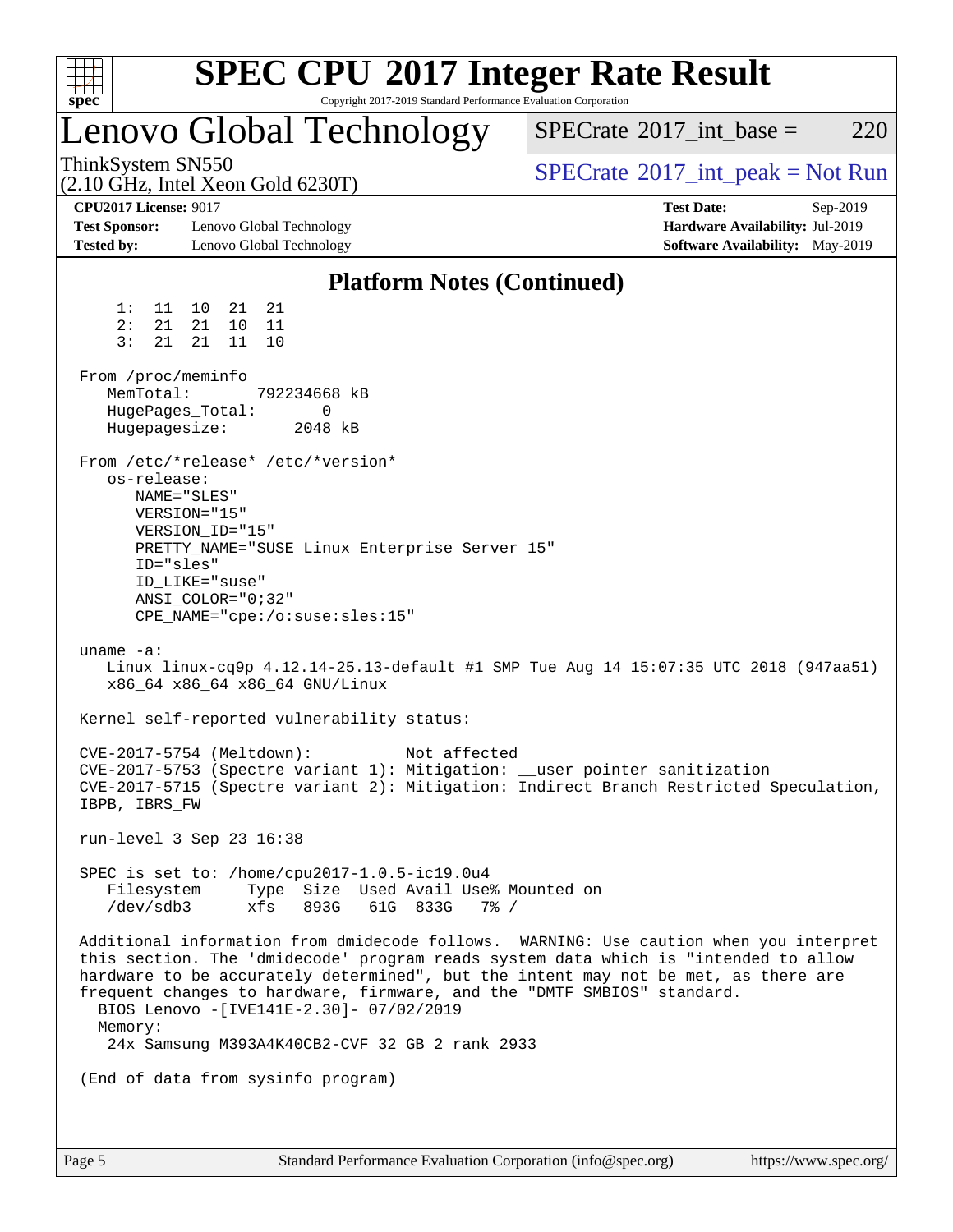

### **[SPEC CPU](http://www.spec.org/auto/cpu2017/Docs/result-fields.html#SPECCPU2017IntegerRateResult)[2017 Integer Rate Result](http://www.spec.org/auto/cpu2017/Docs/result-fields.html#SPECCPU2017IntegerRateResult)** Copyright 2017-2019 Standard Performance Evaluation Corporation

## Lenovo Global Technology

 $SPECTate$ <sup>®</sup>[2017\\_int\\_base =](http://www.spec.org/auto/cpu2017/Docs/result-fields.html#SPECrate2017intbase) 220

(2.10 GHz, Intel Xeon Gold 6230T)

ThinkSystem SN550<br>  $(2.10 \text{ GHz. Intel Yoon Gold } 6230 \text{T})$   $SPECTate$ <sup>®</sup>[2017\\_int\\_peak = N](http://www.spec.org/auto/cpu2017/Docs/result-fields.html#SPECrate2017intpeak)ot Run

**[Test Sponsor:](http://www.spec.org/auto/cpu2017/Docs/result-fields.html#TestSponsor)** Lenovo Global Technology **[Hardware Availability:](http://www.spec.org/auto/cpu2017/Docs/result-fields.html#HardwareAvailability)** Jul-2019 **[Tested by:](http://www.spec.org/auto/cpu2017/Docs/result-fields.html#Testedby)** Lenovo Global Technology **[Software Availability:](http://www.spec.org/auto/cpu2017/Docs/result-fields.html#SoftwareAvailability)** May-2019

**[CPU2017 License:](http://www.spec.org/auto/cpu2017/Docs/result-fields.html#CPU2017License)** 9017 **[Test Date:](http://www.spec.org/auto/cpu2017/Docs/result-fields.html#TestDate)** Sep-2019

## **[Compiler Version Notes](http://www.spec.org/auto/cpu2017/Docs/result-fields.html#CompilerVersionNotes)**

| 500.perlbench $r(base)$ 502.qcc $r(base)$ 505.mcf $r(base)$<br>C<br>525.x264 r(base) 557.xz r(base)                                                                                    |
|----------------------------------------------------------------------------------------------------------------------------------------------------------------------------------------|
| Intel(R) C Intel(R) 64 Compiler for applications running on Intel(R) 64,<br>Version 19.0.4.227 Build 20190416<br>Copyright (C) 1985-2019 Intel Corporation. All rights reserved.       |
|                                                                                                                                                                                        |
| 520.omnetpp $r(base)$ 523.xalancbmk $r(base)$ 531.deepsjeng $r(base)$<br>$C++$<br>$541.$ leela r(base)                                                                                 |
| Intel(R) $C++$ Intel(R) 64 Compiler for applications running on Intel(R) 64,<br>Version 19.0.4.227 Build 20190416<br>Copyright (C) 1985-2019 Intel Corporation. All rights reserved.   |
| Fortran   $548$ . exchange $2r$ (base)                                                                                                                                                 |
| Intel(R) Fortran Intel(R) 64 Compiler for applications running on Intel(R)<br>64, Version 19.0.4.227 Build 20190416<br>Copyright (C) 1985-2019 Intel Corporation. All rights reserved. |
|                                                                                                                                                                                        |

## **[Base Compiler Invocation](http://www.spec.org/auto/cpu2017/Docs/result-fields.html#BaseCompilerInvocation)**

[C benchmarks](http://www.spec.org/auto/cpu2017/Docs/result-fields.html#Cbenchmarks): [icc -m64 -std=c11](http://www.spec.org/cpu2017/results/res2019q4/cpu2017-20191014-19169.flags.html#user_CCbase_intel_icc_64bit_c11_33ee0cdaae7deeeab2a9725423ba97205ce30f63b9926c2519791662299b76a0318f32ddfffdc46587804de3178b4f9328c46fa7c2b0cd779d7a61945c91cd35)

[C++ benchmarks:](http://www.spec.org/auto/cpu2017/Docs/result-fields.html#CXXbenchmarks) [icpc -m64](http://www.spec.org/cpu2017/results/res2019q4/cpu2017-20191014-19169.flags.html#user_CXXbase_intel_icpc_64bit_4ecb2543ae3f1412ef961e0650ca070fec7b7afdcd6ed48761b84423119d1bf6bdf5cad15b44d48e7256388bc77273b966e5eb805aefd121eb22e9299b2ec9d9)

[Fortran benchmarks](http://www.spec.org/auto/cpu2017/Docs/result-fields.html#Fortranbenchmarks): [ifort -m64](http://www.spec.org/cpu2017/results/res2019q4/cpu2017-20191014-19169.flags.html#user_FCbase_intel_ifort_64bit_24f2bb282fbaeffd6157abe4f878425411749daecae9a33200eee2bee2fe76f3b89351d69a8130dd5949958ce389cf37ff59a95e7a40d588e8d3a57e0c3fd751)

## **[Base Portability Flags](http://www.spec.org/auto/cpu2017/Docs/result-fields.html#BasePortabilityFlags)**

 500.perlbench\_r: [-DSPEC\\_LP64](http://www.spec.org/cpu2017/results/res2019q4/cpu2017-20191014-19169.flags.html#b500.perlbench_r_basePORTABILITY_DSPEC_LP64) [-DSPEC\\_LINUX\\_X64](http://www.spec.org/cpu2017/results/res2019q4/cpu2017-20191014-19169.flags.html#b500.perlbench_r_baseCPORTABILITY_DSPEC_LINUX_X64) 502.gcc\_r: [-DSPEC\\_LP64](http://www.spec.org/cpu2017/results/res2019q4/cpu2017-20191014-19169.flags.html#suite_basePORTABILITY502_gcc_r_DSPEC_LP64) 505.mcf\_r: [-DSPEC\\_LP64](http://www.spec.org/cpu2017/results/res2019q4/cpu2017-20191014-19169.flags.html#suite_basePORTABILITY505_mcf_r_DSPEC_LP64) 520.omnetpp\_r: [-DSPEC\\_LP64](http://www.spec.org/cpu2017/results/res2019q4/cpu2017-20191014-19169.flags.html#suite_basePORTABILITY520_omnetpp_r_DSPEC_LP64)

**(Continued on next page)**

Page 6 Standard Performance Evaluation Corporation [\(info@spec.org\)](mailto:info@spec.org) <https://www.spec.org/>